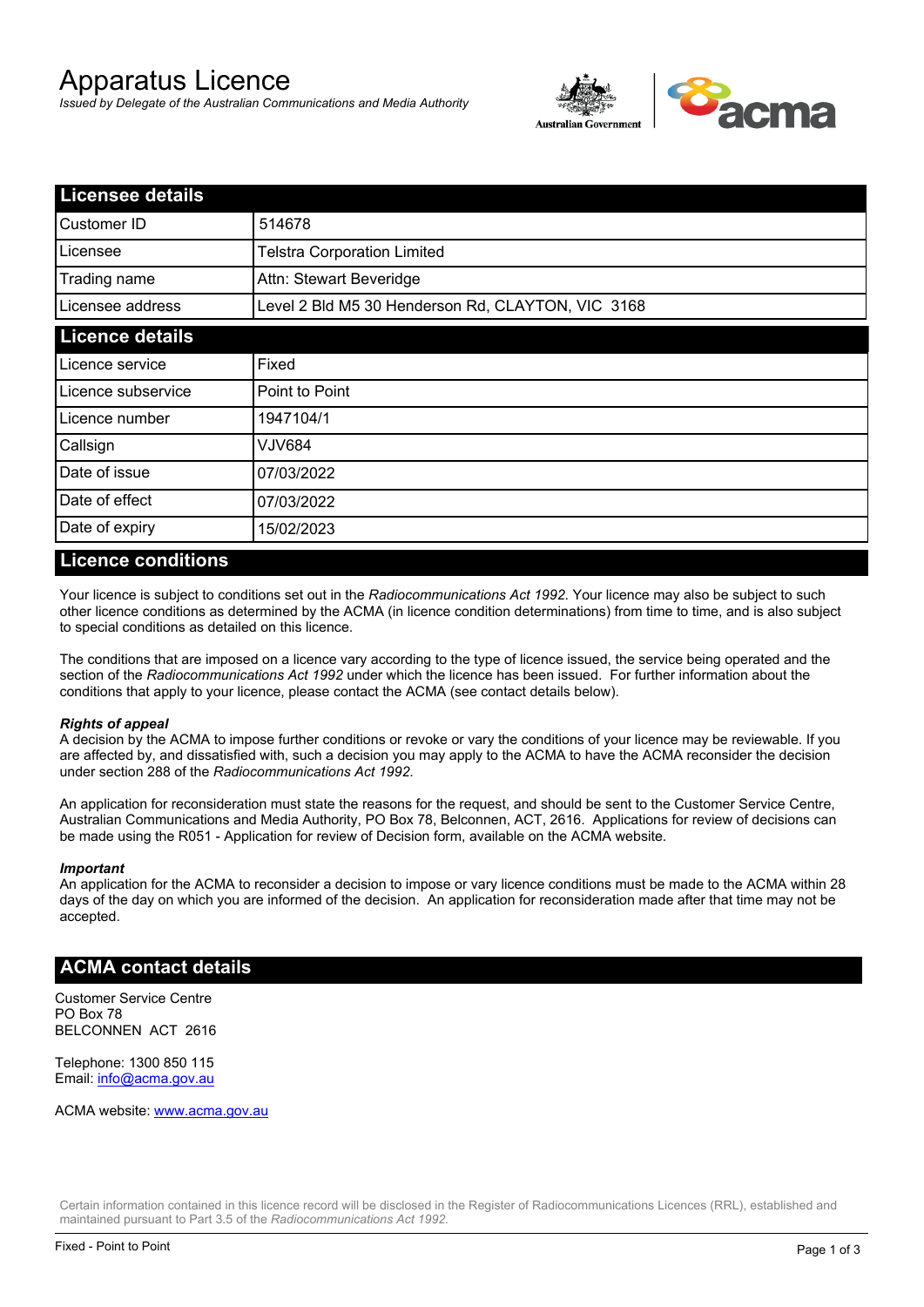# **Advisory Notes applying to licence no.: 1947104/1**

Conditions applicable to the operation of Point to Point station(s) authorised under this licence can be found in the Radiocommunications Licence Conditions (Apparatus Licence) Determination and the Radiocommunications Licence Conditions (Fixed Licence) Determination, the 'fixed licence lcd'. Copies of these determinations are available from the ACMA and from the ACMA home page (www.acma.gov.au).